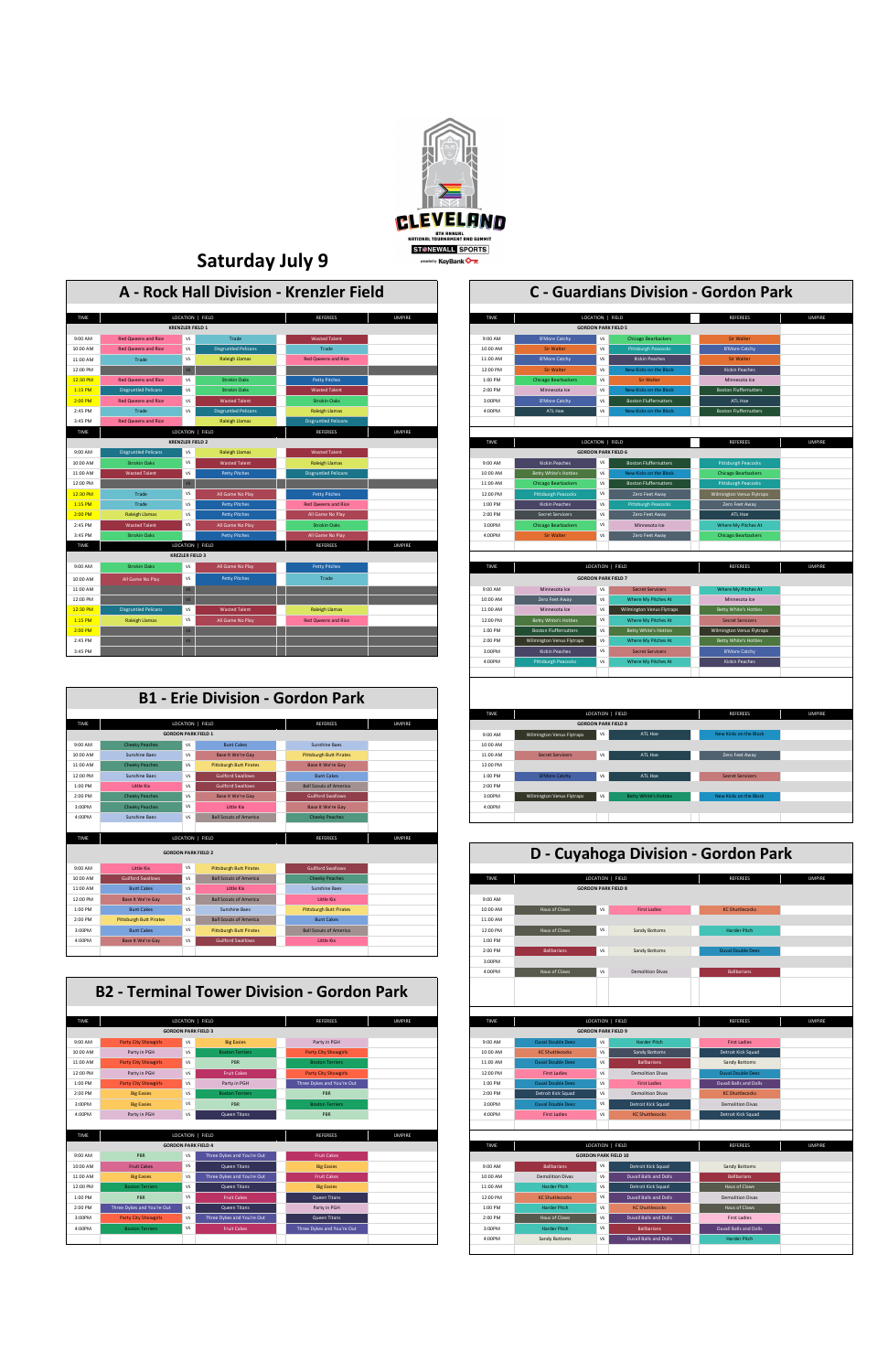## Gordon Park

| <b>Address:</b>         | 801 E. 72nd., Cleveland, OH 44103                                                              |
|-------------------------|------------------------------------------------------------------------------------------------|
| Parking:                | Ample parking is available for those with cars – please<br>park in the designated spots        |
| <b>Shuttle Service:</b> | Shuttle service will be available from the host hotel<br>starting at 8am and runs to the park. |

**Food/Beverage: Concessions will be available, along with a water source for free cold water refills on water bottles. Alcohol is strictly prohibited at the park.**